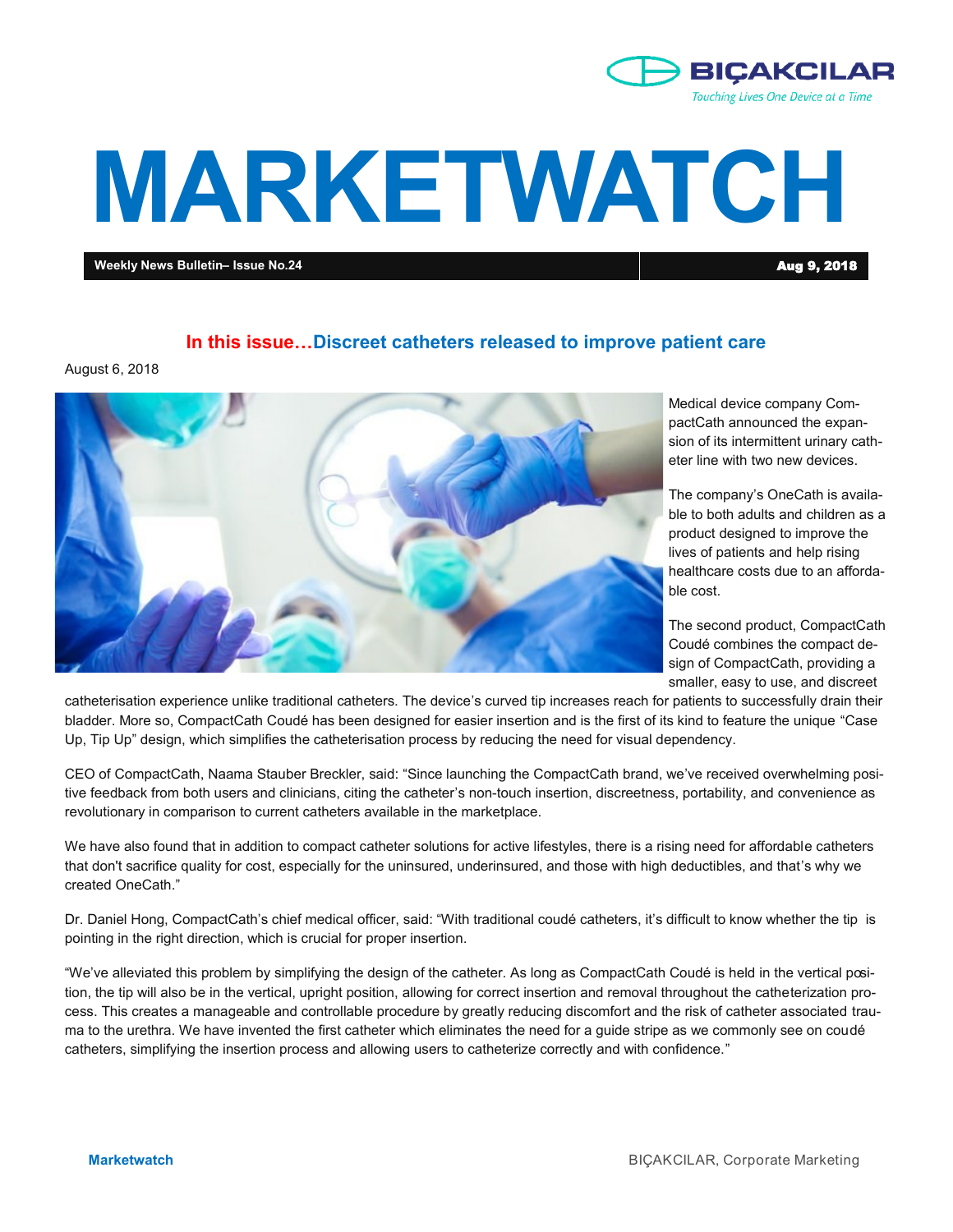# **In this issue… Complying with labelling as EU MDR gets close**



### **Sticking points**

- **UDI applied in Europe**: UDI has its own dedicated section within EU MDR. The EU's guidelines are in line with the Global UDI initiative, as are the FDA UDI rules.; all labels must include PI (GTIN) and DI components as textual and barcoded content. Many companies have already solved the UDI challenge due to its requirement in the US. However, companies who do not ship to the US are at the beginning of the UDI journey.
- **More serial and lot numbers**: This change falls under the UDI remit. However, EU MDR requires more products to be serialised than FDA UDI. Every active implantable device must have its own unique serial number. Other implantable devices will require a serial or lot number. Making the shift from batch labelling to a world where individual products need to be married with the right label at the right time is challenging. It requires a data-led labelling system.
- **Highlight authorised EU representatives**: Every manufacturer whose registered place of business is outside the EU is required to have a licensed EU representative. Previously, details of that representative were included in the IFU. EU MDR requires companies to print that information – symbol, name and address – on the label.
- **Warnings & precautions must be on label**: This change will probably have the biggest impact. MDA mandates that all warnings relating to a device must be printed on the label. Previously, these were all included in the IFU. The choice of which warnings need to be included is left to the manufacturer. However, the criteria on which they should base those decisions remain unclear.
- **Label must indicate blood and tissue derivatives**: EU MDR provides regulation for medtech innovations not previously covered by MDD; i.e nanotechnology, the use of computer software or medicines. All devices that incorporate a medical substance or tissues/cells or their derivatives must clearly indicate this on the label.
- **Include reprocessing cycles**: This is another huge data challenge. Under EU MDR, labels for single-use devices that can be reprocessed must detail the maximum amount a device can be reprocessed as well as the number of times the individual device has been reprocessed to date. Manufacturers will need to integrate batch information from their ERP systems and identify data changes to the product definition. This requires capturing information that's not currently included in the labelling system. Some manufacturers are considering stopping reprocessing single-use devices altogether – a major strategic decision that illustrates the potential impact of EU MDR.
- **eIFUs (electronic Information for Use):** EU MDR also introduces requirements around electronic IFUs and the 'absorption of substances' that dictate changes in labelling processes. Manufacturers must clearly indicate that the instructions for use are supplied in electronic rather than in paper form. This information must be provided on the packaging for each unit and – in the case of fixed medical devices – on the device itself. Manufacturers must also provide information on how to access the instructions for use in electronic form, such as through the addition of a URL.
- **Medical Device symbol** : Under EU MDR, manufacturers of medical devices must now include a new field on their labels; a clear symbolic indication that the device is a medical device. Again, this requirement goes much further than MDD and further impacts the design, spacing and data inputs to medical device labels
- **Label spacing differences**: In order to address the fact that new mandatory content such as the addition of warning & precautions - is almost certainly going to create congestion, the recent Final Ruling by the FDA no longer requires English text to appear alongside symbols in order to free up label space. This will be worth consideration as its impact will lead to potentially significant label redesign.
- **Gluing it all together**: Achieving compliance with EU MDR will naturally create labelling challenges for medical device companies. Companies therefore need to ensure their current labelling system is fit for purpose. But they need to do it soon. Although EU MDR will not be fully enforced until 2022, the birth of EUDAMED in 2020 means companies could be prevented from registering or re-registering products if they don't address associated labelling challenges ahead of its introduction. Failure to do so could mean companies can't market their products in Europe.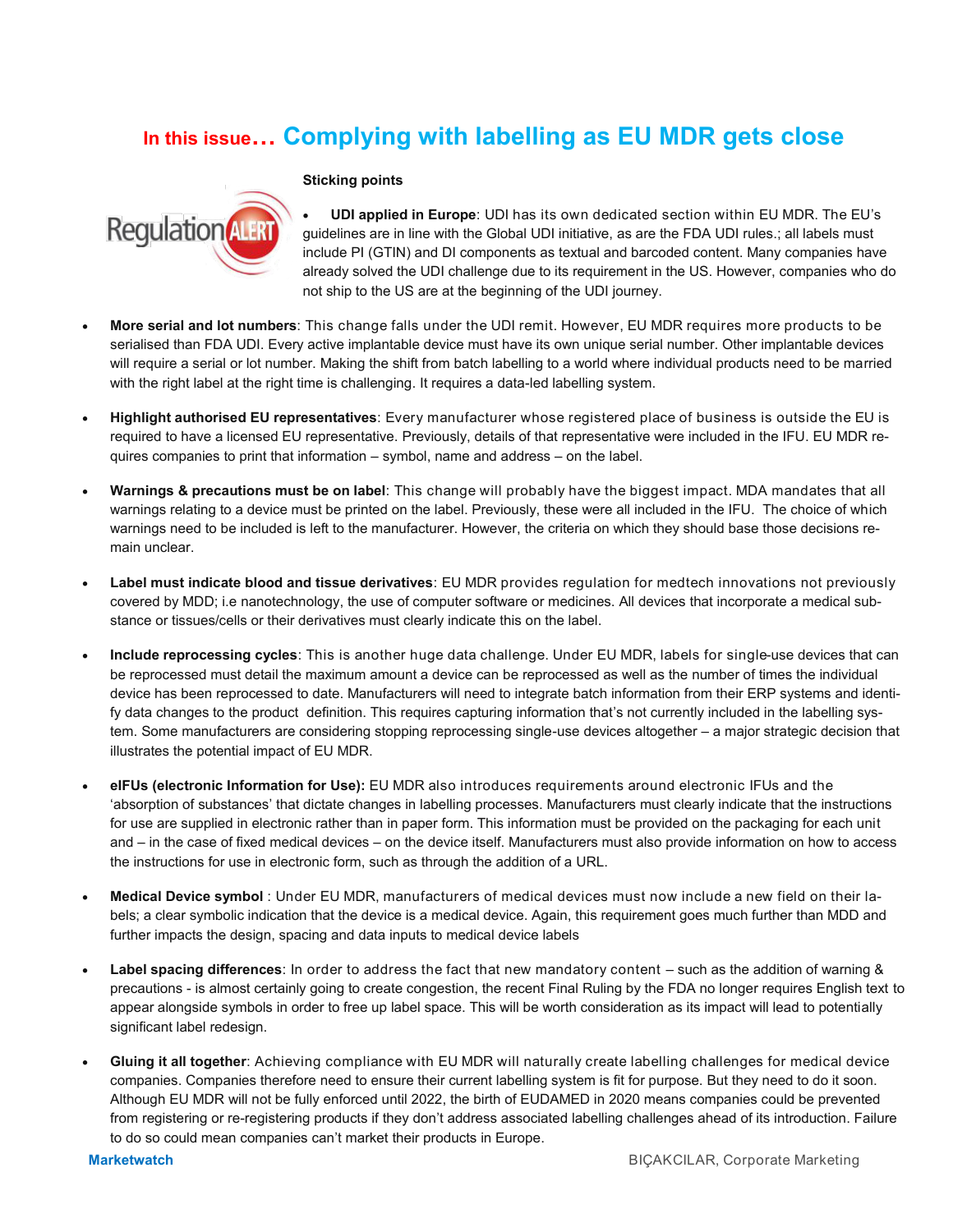

# **Australia Offers Wave of Potential for Pharma, Medical Device Manufacturers**

Gathering momentum and power like a monster wave, Australia's life science sector is increasingly becoming a beacon for pharmaceutical and medical device manufacturers seeking regulatory approval for their products.

In recent years, Australia's regulatory agency, the Therapeutic Goods Administration (TGA), has made strides to become more accessible and user-friendly to pharmaceutical and medtech companies around the globe to make Australia a tempting market destination for their products. At the same time, Australian innovators are putting the world's largest island nation on the map with ground-breaking research, technologies and products that are making the world take notice. Another trend is that more and more medical device

manufacturers are finding that they don't need CE mark (which signifies European regulatory approval of a product) credentials to access Australia's growing market potential due to Europe's evolving Medical Device Regulations (MDR). Instead, they're going directly to the TGA for their conformity assessment. In turn, the TGA has made a concerted effort to refine internal processes and systems, which have shortened the amount of time it takes manufacturers to navigate the many facets of the medical device registration process.

# **Top Medical Device Industry Trends in 2018: Atypical Medical Device Technology Will Become More Typical**

- Documentation Must Be Comprehensive, Conclusive and Recorded
- Adopting New Devices Often Involves a Lag Time
- Risk Management Is a Top Priority

### **Conclusion**

The surge of medical devices and related technologies continues to expand the medical device playing field. Advances in technology will compel companies in all sectors to elevate their efforts in exploring new innovations. However, the compliance landscape is complex and regulatory inspections continue to get more detailed and thorough. Traditional and nontraditional medical device companies alike are recommended to be equally thorough with their quality and risk management processes.



Regulatory agencies have high expectations for all players in medical device manufacturing.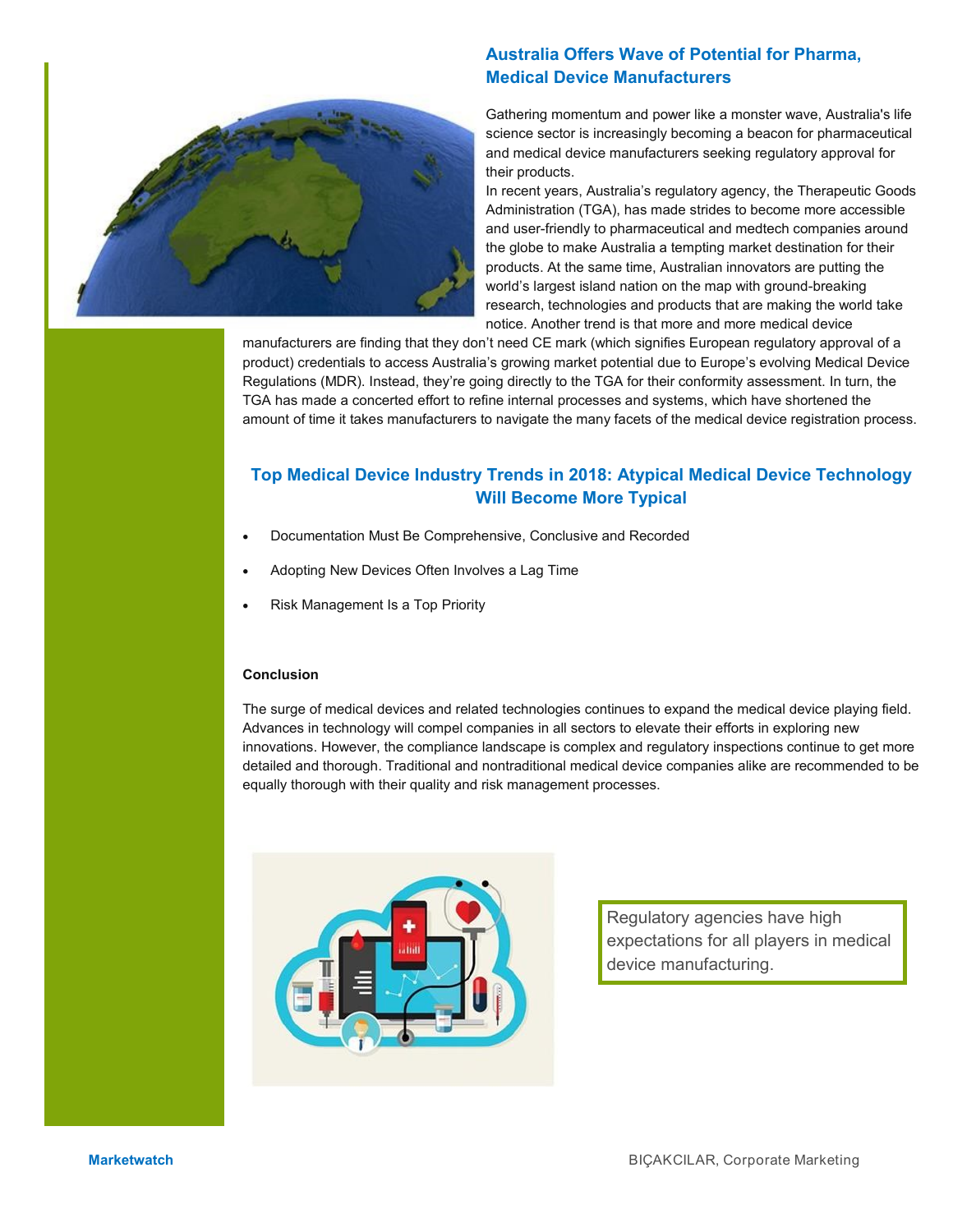# **3D printing in the medical field: four major applications revolutionising the industry**

*3D printing has many functions in a variety of industries, however, in the medical field it has four main applications. Allie Nawrat found out how this technology could be used to replace human organ transplants, speed up surgical procedures, produce cheaper versions of required surgical tools, and improve the lives of those reliant on prosthetic limbs.* 

Additive manufacturing, otherwise known as 3D printing, was first developed in the 1980s. It involves taking a digital model or blueprint of the subject that is then printed in successive layers of an appropriate material to create a new version of the subject.

It has been forecast that 3D printing in the medical field will be worth \$3.5bn by 2025, compared to \$713.3m in 2016. The industry's compound annual growth rate is supposed to reach 17.7% between 2017 and 2025.

There are four core uses of 3D printing in the medical field that are associated with recent innovations: creating tissues and organoids, surgical tools, patient-specific surgical models and custom-made prosthetics.

### **Bioprinting tissues and organoids**

One of the many types of 3D printing that is used in the medical device field is bioprinting. Rather than printing using plastic or metal, bioprinters use a computer-guided pipette to layer living cells, referred to as bio-ink, on top of one another to create artificial living tissue in a laboratory.

These tissue constructs or organoids can be used for medical research as they mimic organs on a miniature scale. They are also being trialled as cheaper alternatives to human organ transplants.

### **Surgery preparation assisted by the use of 3D printed models**

Another application of 3D printing in the medical field is creating patient-specific organ replicas that surgeons can be use to practice on before performing complicated operations. This technique has been proven to speed up procedures and minimise trauma for patients.

This type of procedure has been performed successfully in surgeries ranging from a full-face transplant to spinal procedures and is beginning to become routine practice.

"3D printing has been used to create patient-specific organ replicas that surgeons can be use to practice on before performing complicated operations."

### **3D printing of surgical instruments**

Sterile surgical instruments, such as forceps, hemostats, scalpel handles and clamps, can be produced using 3D printers. Not only does 3D printing produce sterile tools, some are based on the ancient Japanese practice of origami, meaning they are precise and can be made very small. These instruments can be used to operate on tiny areas without causing unnecessary extra damage to the patient.

One of the main benefits of using 3D printing rather than traditional manufacturing methods to produce surgical instruments is the production costs are significantly lower.

## **Custom-made prosthetics using 3D printing**